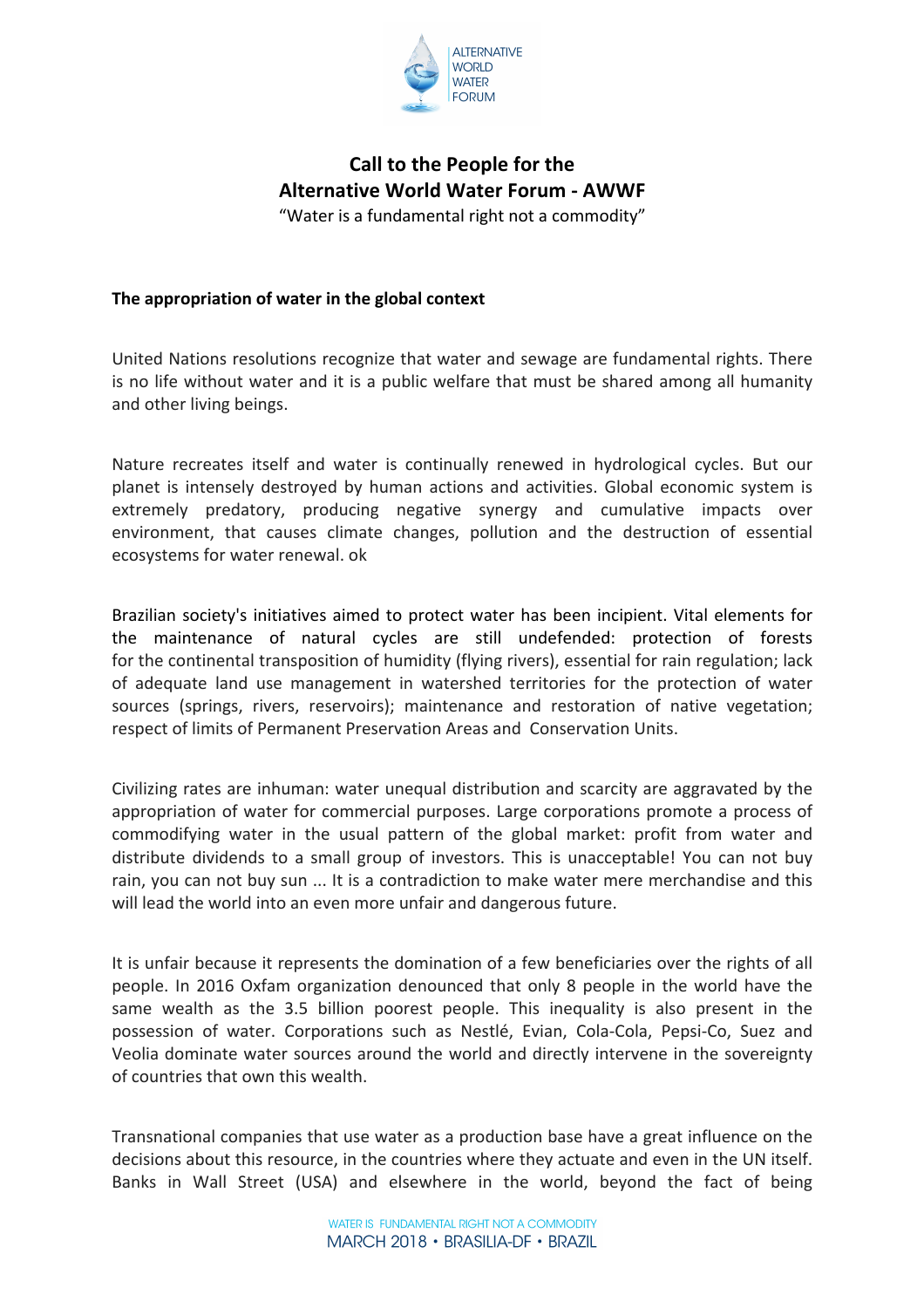

multibillionaires, are purchasing lands all over the world where there are water reserves demonstrating that there is great financial interest in those strategic territories. Water services privatization processes makes investments highly profitable.

Capitalism also leads to the loss of social, democratic, and communitarian control ok over natural resources, converting rights into commodities and limiting peoples' access to goods and services required for survival.

History has shown that ethical management is not a virtue of economic corporations, which go so far as to stimulate political and economic crises, to finance political coups and to impose states of exception. Several strategies to privilege economic interests are known, such as: frauds in biddings, blackmail, bribery, cooption, overbilling, and corruption. On the other hand, history has also revealed the struggle of peoples in the face of increasingly numerous and intense contradictions and conflicts over the use of water, in order to build a sustainable development model (ecological, social, spatial, cultural, financial, etc.) for countries and even continents, such as South America and Africa.

The concentration of rural and urban lands among few; the inappropriate use of soil and water caused by deforestation, soil impermeabilization, liquid and solid waste disposal; massive construction without proper water infrastructure projects, such as dams; besides soil, water and air contamination by the use of pesticides are the expression of a predatory model, which despoils not only human work, but also environmental and socio-cultural patrimony. There is destruction and exclusion, while there should be sustainability and protection of the environment and life, for the present and future generations.

If historically this has been an unfair process, it has now become dangerous. Pope Francis, through the encyclical Laudato Si, states: "It is foreseeable that, in the face of the exhaustion of some resources, a favorable scenario for new wars will be gradually created, disguised as noble claims  $(...)$ . While the quality of available water is constantly deteriorating, there is a growing tendency in some places to privatize this limited resource (...). It is expected that water control by large global companies become a major source of conflict in this century".

This way, everyone must react and defend themselves against an economic model that considers water and nature as a mere market asset, imposing an ineffective model to provide access to water and sanitation for humanity as a whole. The management of common goods is not adequate for companies seeking profits, thus this will never be the basis of a sustainable, supportive and democratic economy, as it threatens living species, destroys Earth's ecosystems and peaceful coexistence among human beings.

#### **Water as a common good**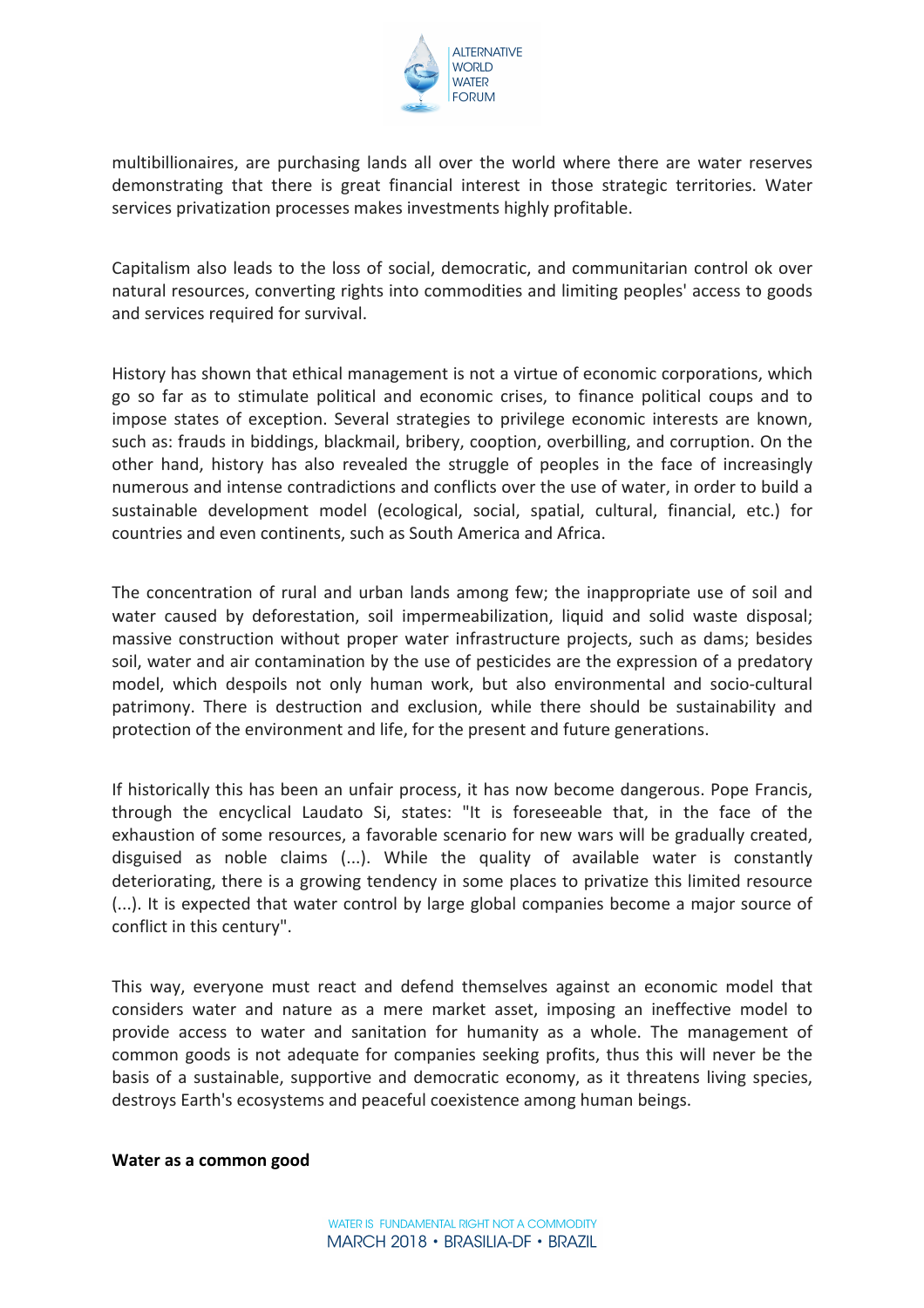

Water is a common good. This lead us to understand that water management needs to consider the interests of local communities, especially those excluded or silenced by the strong voice of the market, through a democratic process of debate and decision on projects that interfere in water and land uses, particularly in cases of water infrastructure projects.

It is necessary to build a new water culture based on ethical, ecological and cultural values that guarantee inclusion, social and environmental justice, with a view to transparency and popular participation that is broad and representative of the different sectors of society.

The understanding that water is a common good that can not be managed by private interests is essential. Even when water services' management is in charge of the State, that, in theory should watch over common goods, social control and democratic participation should be implemented, otherwise large private interests can be prioritized by governors, as in cases of concessions for the use of mineral resources, public-private partnerships of public sanitation services, among others.

### **The negligence that kills**

Contaminated water kills more than half a million people a year and contributes to the spread of disease. In 80% of countries investment in water supply, sewage and hygiene are insufficient to meet the desired health targets.

According to the UN, about 663 million people in the world do not have access to adequate water supplies, 946 million practice outdoor defecation and: "polluted water is deadly for severely malnourished children as well as food shortage."

The United Nations Children's Fund (UNICEF) warns that more than 800 children under the age of 5 die every day from diarrhea associated with lack of water and hygiene. Approximately 27 million people do not have access to safe drinking water in countries that are facing or are at risk of hunger - such as Yemen, Nigeria, Somalia and South Sudan.

#### Gender and access to water

Gender inequality is also impacted by lack of access to water. Scarcity and poor distribution lead women to travel long and steep distances to get water.

UNICEF warns that globally, women and girls spend 200 million hours collecting water every day. They sacrifice themselves for the well-being of their families, for the nature around them, for the family agriculture and for the animals they raise. Feminization of poverty is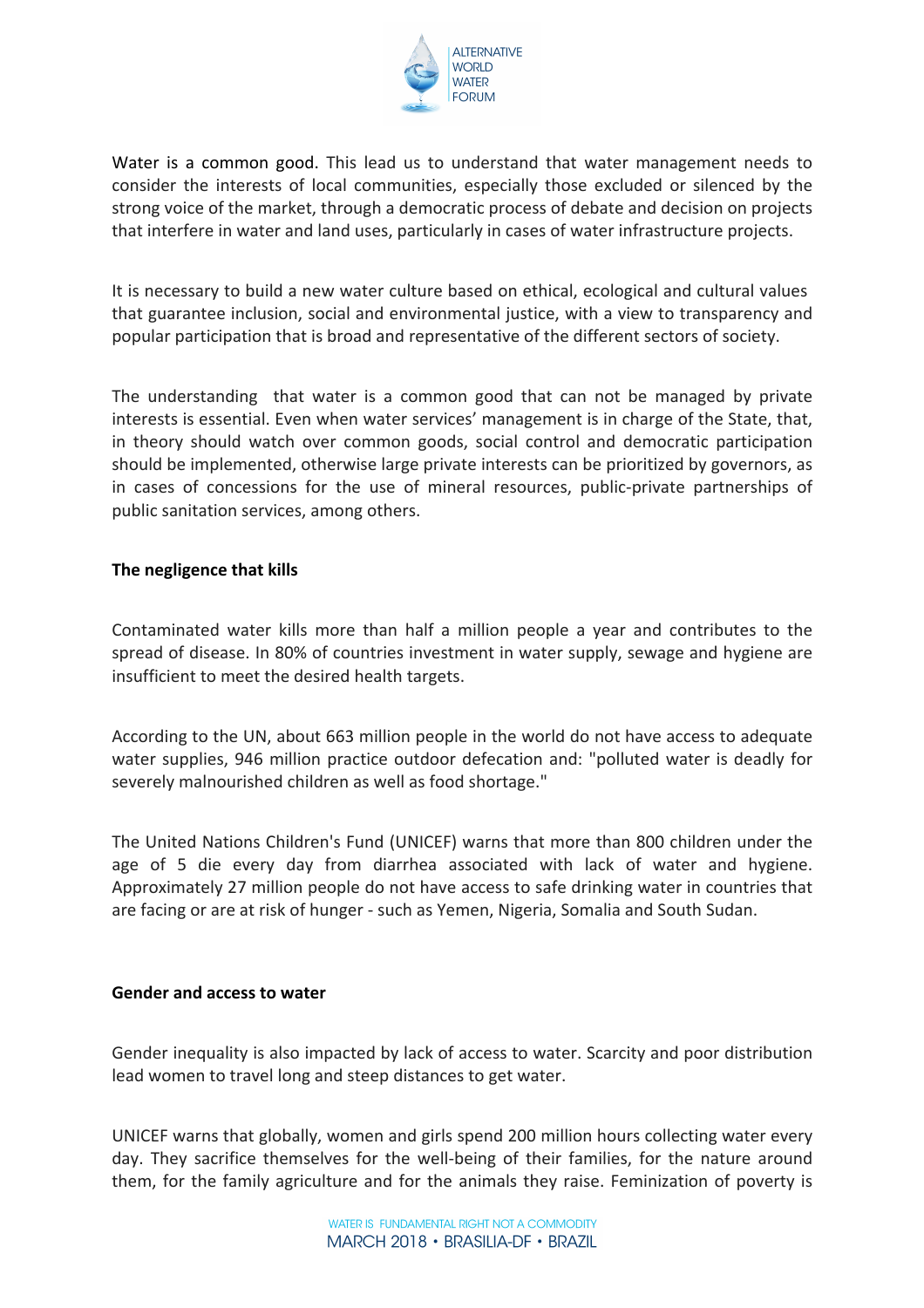

increasing. According to UN data, 70% of people living in poverty in the world are women, especially blacks, Latinas, indigenous people and immigrants.

Women are the main responsible for family and household care, so they have the continuous need to access safe fresh water and sanitary sewage, which is impeded by the logic of commoditization and omission of public authorities.

#### **Water management in Brazil**

Sewage is deeply related to public health, especially with waterborne diseases. It is a fact that the more one invests, the less the health system is burdened, promoting collective health.

However, the report "Diagnosis of Water and Sewage Services" 2015, prepared by the Brazilian Ministry of Cities presents data from Brazilian reality: the levels for water supply through the public network were 83.3% and total sewage collection 50.3%. Only 42.7% of the total sewage generated was effectively treated. Brazilian outskirts, irregular neighborhoods, quilombos, indigenous villages and traditional communities concentrate those excluded from access to basic sanitation in the country.

In Brazil, regional government's sanitation companies and municipal autarchies have considerable expertise on the subject of basic sanitation, especially in water and sewage. But "outsourcing" of services, especially for the operation and maintenance of these systems, presents low quality results, affecting employees by high staff turnover and reduction or loss of benefits provided by the labor law. Furthermore, there are common problems encountered in private water management, such as lack of investment in infrastructure, rising tariffs and environmental damage.

Universal access to water with quality and completeness will only be possible with the strengthening of the State's role, sufficient public investments, transparency and social control.

The international experiences have been showing that public services implemented by the public power are the most appropriate ones.. The wave of privatization that has hit some cities in the 1990s, stimulated by international financial institutions and by giants operating hydropower, mainly in Europe, has now been reversed by the resumption of services by the municipalities.

Over the past 15 years, there have been reports of at least 180 cases of re-municipalization of sanitation services in 35 countries, both in the North and South. Of the 180 cases, 136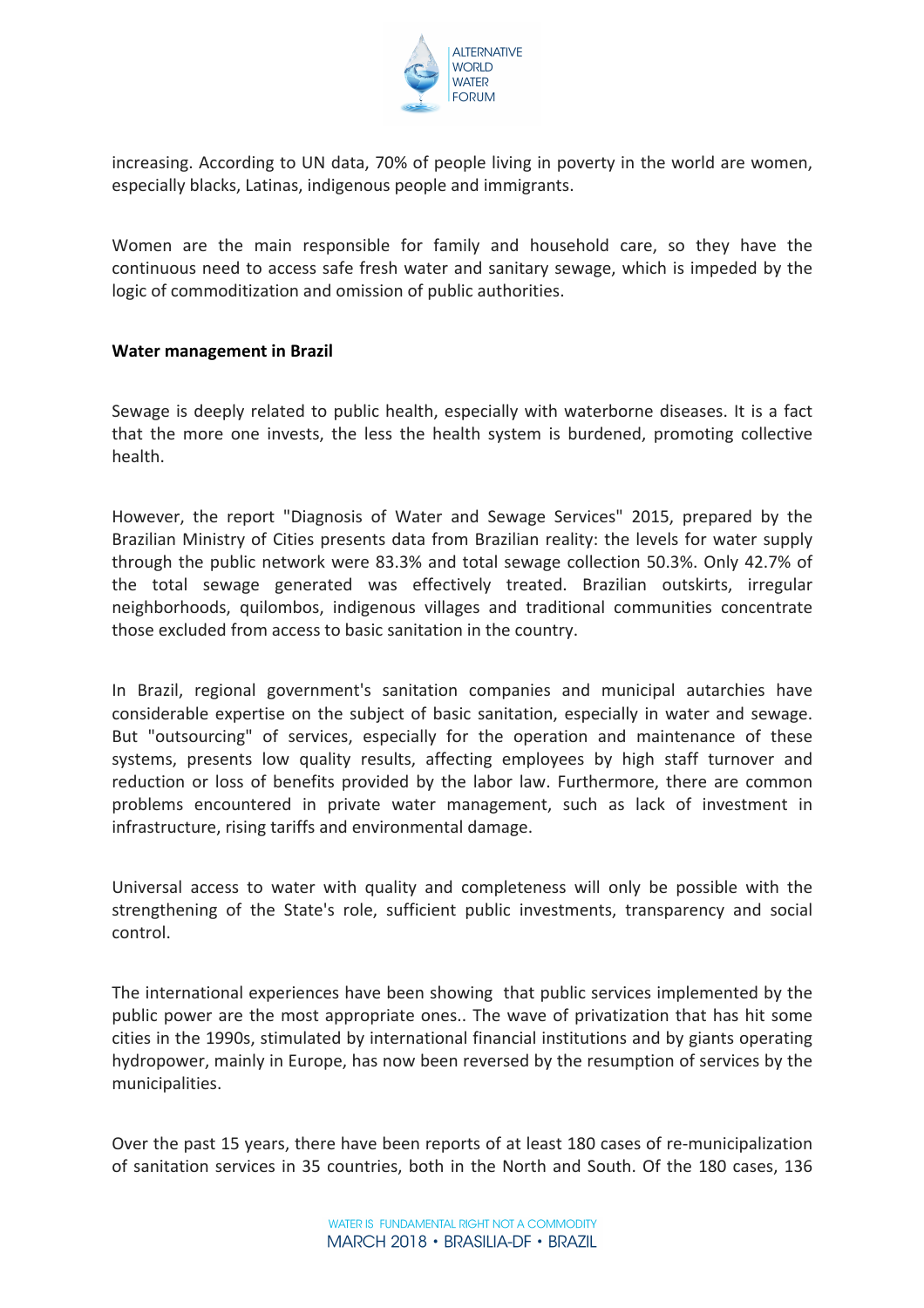

occurred in cities in the richest countries, including Atlanta and Indianapolis (USA), Accra (Ghana), Berlin (Germany), Buenos Aires (Argentina), Budapest (Hungary), Kuala Lumpur (Malaysia), La Paz (Bolivia), Maputo (Mozambique) and Paris (France).

Decommodification of public sanitation services is a task for the current generation, mainly those involving water and sewage, especially in countries of colonial origin such as Brazil, which has lived together with the spoliation of its natural heritage for centuries; where environmental losses, lack of investment for sustainability and water security are historical. In the medium-term this scenario points to the impossibility of correcting the harmful effects caused by the current model, which may condemn society to an insecure future.

### **CALL TO PEOPLE FOR THE ALTERNATIVE WORLD WATER FORUM esse**

**ou**

## **CALL TO PEOPLE FOR THE WORLD WATER ALTERNATIVE FORUM**

Collectively we reject corporate control of the natural heritage that is water. As citizens, trade unions, humanitarian and environmental organizations, we feel it is our duty and obligation to protest against market ownership of a fundamental human right. Thus, we deliberate to call humanity to the realization of the ALTERNATIVE WORLD WATER FORUM **- AWWF 2018.**

This initiative is imperative because in March 2018, Brazil will host the 8th edition of the World Water Forum (WWForum), an event organized by the World Water Council every three years since 1997, with tens of thousands of participants and a millionaire budget. The previous discussions point to the objective, even not totally explicit, of directing government decision-making and influencing public opinion towards a privatized view on water resources management.

The World Water Forum and its Council are linked to the large multinational corporations, which aim to boost the commodification of water; the intensification of watersheds transposition practices, which privilege meeting the demands of intensive agribusiness and heavy industry, at any cost, in detriment of its democratic management for the collectivity; the construction of dams that affect riverine populations without considering social and cultural impacts; the appropriation and control of underground aquifers; among others.

The situation imposed by the WWForum is characterized by the advance and predominance of the global market protagonism. The WWForum has become a space to promote business opportunities. Contrary to what it preaches, it is not democratic and inclusive - and it is up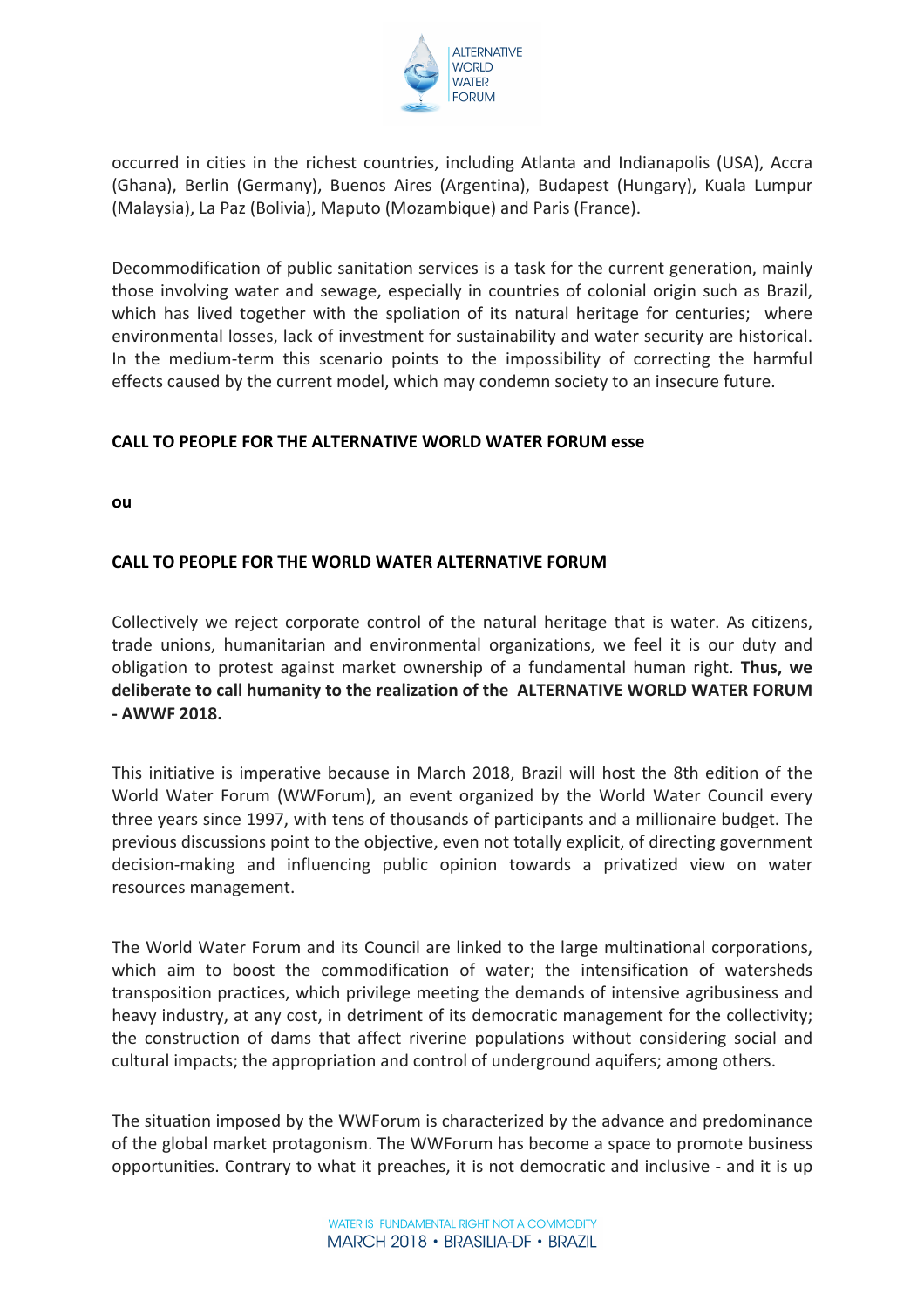

to contemporary society to demystify its discourse, that presents itself as neutral and universal, when in fact it favors old formulas to make economic interests viable.

To oppose this mercantilist view and understanding that water is a right and not a commodity, a common good of humanity and all living beings, dozens of civil society entities, environmental protection institutions, trade union representation of workers, social and popular movements from Brazil and abroad, decided to hold the **ALTERNATIVE WORLD WATER FORUM - AWW 2018,** as it has happened before in other countries that hosted WWForum meetings. To organize the first steps, meetings took place in São Paulo from February 2017.

Our initiative questions the legitimacy of the World Water Forum as a political space for the promotion of discussion on global issues involving governments and civil society. We say NO to the World Water Forum, pointing to a lack of independence of the organizing council because it is committed to companies that have the commercialization of water as objective. This means an incompatible conflict between economic interests and a fundamental and inalienable right to water, a common good of humanity and all living beings.

### **Alternative World Water Forum's Goals - AWWF**

The main objectives of AWWF are:

**1**. To be a democratic, transparent, participatory, decentralized and accessible event, which will take place simultaneously and in opposition to the World Water Forum. It will have the function of discussing problems related to water and sanitation, as a fundamental right, in its most varied interfaces, in search of solutions that represent sustainability and water security for humans and the maintenance of life on Earth.

**2.** Sensitize and mobilize people on the theme and the problem of water and sanitation, undertaking wide public debate throughout the country in seminars, public classes, workshops, cultural activities, ecumenical acts, etc.

**3**. Develop a sensitization / mobilization process that will serve to build and carry out the AWWF, aiming to place the debate permanently in society's agenda.

**4.** Denounce the illegitimacy of the 8th WWForum and to make governments accountable for the use of public resources to the promotion of private interests.

**5**. Propose and demand actions for governments, aiming at public policies of full access to water and sanitation, as a fundamental right and with broad recognition of the United Nations.